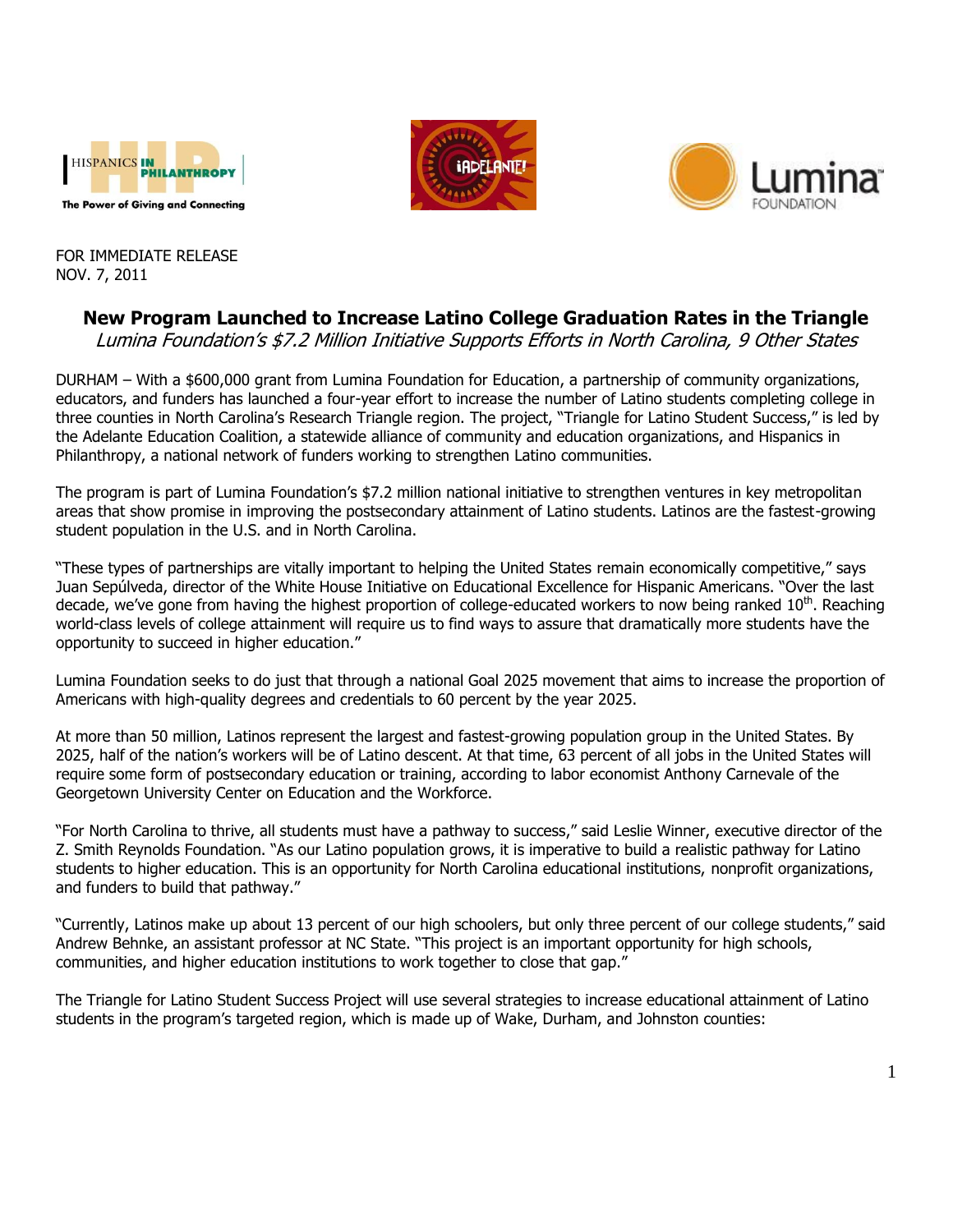- Develop a coordinated system to provide year-round after-school college preparation and leadership development for high school students and their families
- Provide one-on-one mentorship and support for college students
- Provide professional training for educators to provide school administrators and teachers with better knowledge of the Hispanic student population and the factors that interfere with their educational performance
- Create a regional system for measuring and monitoring Latino student success, including specific numerical goals for increasing high school graduation rates, college entry rates, and college completion rates for Latino students
- Advocate for state, local, and institutional policies that promote Latino student success

These coordinated programs will provide direct services to more than 2,000 students and families. "I can't describe how vital these services will be for the Latino students and families we see every day," said Pilar Rocha-Goldberg, president and CEO of El Centro Hispano. "So many Latino young people have the dream of one day going to college. This project will help us give them the support they need to make that dream a reality."

Melinda Wiggins, executive director of Student Action with Farmworkers, the coordinating partner of the Adelante Coalition, said that the Coalition has been working for more than eight years to increase access to higher education for Latino students across North Carolina. "It's great to have national partners like Lumina Foundation and Hispanics in Philanthropy," she said, "to help give us the resources, training, and tools to work more deeply in a concentrated area to show real impact."

Hispanics in Philanthropy has several offices across the U.S. and nearly a decade-long history of working in North Carolina. "Our work in North Carolina is one of our great success stories," said Diana Campoamor, president of the transnational network of donors. "In collaboration with local funding partners, we've made more than \$4 million in grants to help strengthen the capacity of 55 Latino-serving nonprofits in the state. This project is a natural next step for our work in North Carolina, where we feel we can make a real difference in the area of education—one of the top priorities for Latino communities and for many funders, both locally and nationally."

Lumina Foundation views its efforts to strengthen Latino educational success as integral to its broader goal of increasing the number of Americans with an advanced degree. "Latinos are emblematic of today's 21<sup>st</sup> century student," said Lumina President and CEO [Jamie Merisotis](http://www.luminafoundation.org/about_us/president/full_biography.html). "They are largely first-generation college students — many of whom are working adults, with family responsibilities who oftentimes begin their postsecondary education in community colleges. Increasing the access and degree attainment rates of Latinos is critical, and our hope is that Latino Student Success will provide catalytic support that can have a positive impact on making all 21<sup>st</sup> century students more successful."

Lumina Foundation's multi-million dollar initiative is providing support to eleven similar partnerships in nine states, all of them bringing together educational institutions, community leaders, businesses, and policymakers to develop crosscutting, coordinated efforts to increase Latino student success. The array of services supported by the initiative include training in financial literacy, help with K12-to-college transfer and transition issues, and improved developmental courses designed to move students more efficiently toward credit-bearing courses.

The other regions receiving funding from Lumina's initiative are Phoenix, Arizona; Long Beach, California; Santa Ana, California; Miami, Florida; Savannah, Georgia; Kentucky; Albuquerque, New Mexico; New York, New York; Memphis, Tennessee; San Antonio, Texas; and Southwest Texas.

###

**About Adelante Education Coalition:** Adelante was formed in 2003 to expand educational access for Latino and migrant youth. The Coalition includes twelve core members and eight advisory members, encompassing a diverse range of Latino community-based organizations, university programs, K-12 programs, a professional society, and policy organizations. Collectively, the members of Adelante provide direct educational services to approximately 4,700 Latino students every year. For more information, visit [www.adelantenc.org.](http://www.adelantenc.org/)

**About Hispanics in Philanthropy:** HIP is a transnational network of more than 600 grantmakers, donors, and

30 South Meridian Street, Suite 700 | Indianapolis, IN 46204-3503 | 317-951-5300 | 800-834-5756

luminafoundation.org